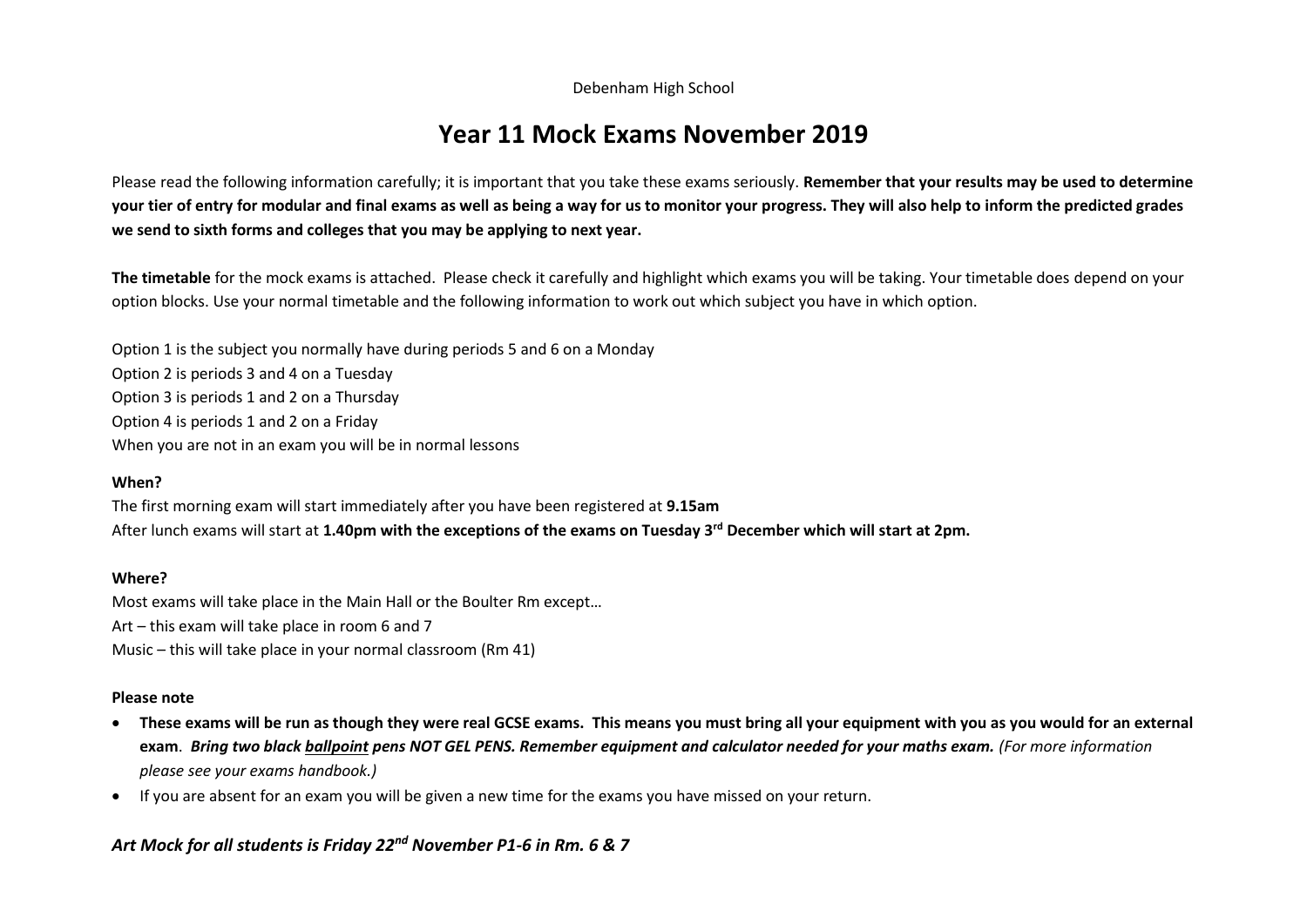| Period                         | Monday 25 <sup>th</sup><br>November                                                                                                                                                                | Tuesday 26 <sup>th</sup> November                               | Wednesday 27 <sup>th</sup> Nov.                                                                                                                                       | Thursday 28 <sup>th</sup> November                                                                                                                                                                                      | Friday 29 <sup>th</sup> November                                                                                                                                                              |
|--------------------------------|----------------------------------------------------------------------------------------------------------------------------------------------------------------------------------------------------|-----------------------------------------------------------------|-----------------------------------------------------------------------------------------------------------------------------------------------------------------------|-------------------------------------------------------------------------------------------------------------------------------------------------------------------------------------------------------------------------|-----------------------------------------------------------------------------------------------------------------------------------------------------------------------------------------------|
| $\mathbf{1}$<br>$\overline{2}$ | <b>English Literature</b><br>Modern Texts and Poetry<br>(2hr 15)                                                                                                                                   | <b>Science Biology</b><br>(Combined 1hr10)<br>(Separate 1hr 40) | Option 4<br>iMedia (1h 15)<br>Spanish Writing<br>(1hr Foundation)<br>(1hr 15 Higher)<br>Food Technology (1hr30)<br>R.E Paper 1 (50mins)<br>Resistant Materials (2hrs) | Option 3<br>French Writing<br>(1hr Foundation)<br>(1hr15 Higher)<br><b>Resistant Materials (2hrs)</b><br>Geography (Physical) (1h 30)<br>R.E Paper 1 (50mins)<br>Textiles (2hrs)<br>Music Listening (1hr30) Music<br>Rm | Option 2<br>Film (1hr 45)<br>H&SC (2hrs)<br><b>Business Paper 1</b><br>(1h 30)<br>History (Medicine) (1hr 15)<br>R.E Paper 1 (50mins)<br>French Writing<br>(1hr Foundation)<br>(1hr15 Higher) |
| <b>Break</b>                   |                                                                                                                                                                                                    |                                                                 |                                                                                                                                                                       |                                                                                                                                                                                                                         |                                                                                                                                                                                               |
| 3<br>4                         |                                                                                                                                                                                                    |                                                                 |                                                                                                                                                                       |                                                                                                                                                                                                                         |                                                                                                                                                                                               |
| Lunch                          |                                                                                                                                                                                                    |                                                                 |                                                                                                                                                                       |                                                                                                                                                                                                                         |                                                                                                                                                                                               |
| 5<br>6                         | Option 1<br>Comp. Paper 1<br>(1h 30)<br>Geography (Physical) (1h<br>30)<br>Business Paper 1 (1h 30)<br>Drama (1hr 30)<br>History (Medicine) (1hr15)<br>R.E Paper 1 (50mins)<br>P.E Paper 1 (1hr30) | <b>Maths Paper 1</b><br>(Non-Calculator)<br>(1hr30)             | <b>English Language</b><br>Writers' viewpoints and<br>perspectives<br>(1hr 45)                                                                                        | <b>Science Physics</b><br>(Combined 1hr10)<br>(Separate 1hr 40)                                                                                                                                                         | Option 1<br>Comp. Paper 2 (1h 30)<br>Geography (1h 15)<br><b>Business Paper 2 (45mins)</b><br>History (Germany) (1hr 20)<br>R.E Paper 2 (50mins)<br>P.E Health & Performance<br>(1hr15)       |